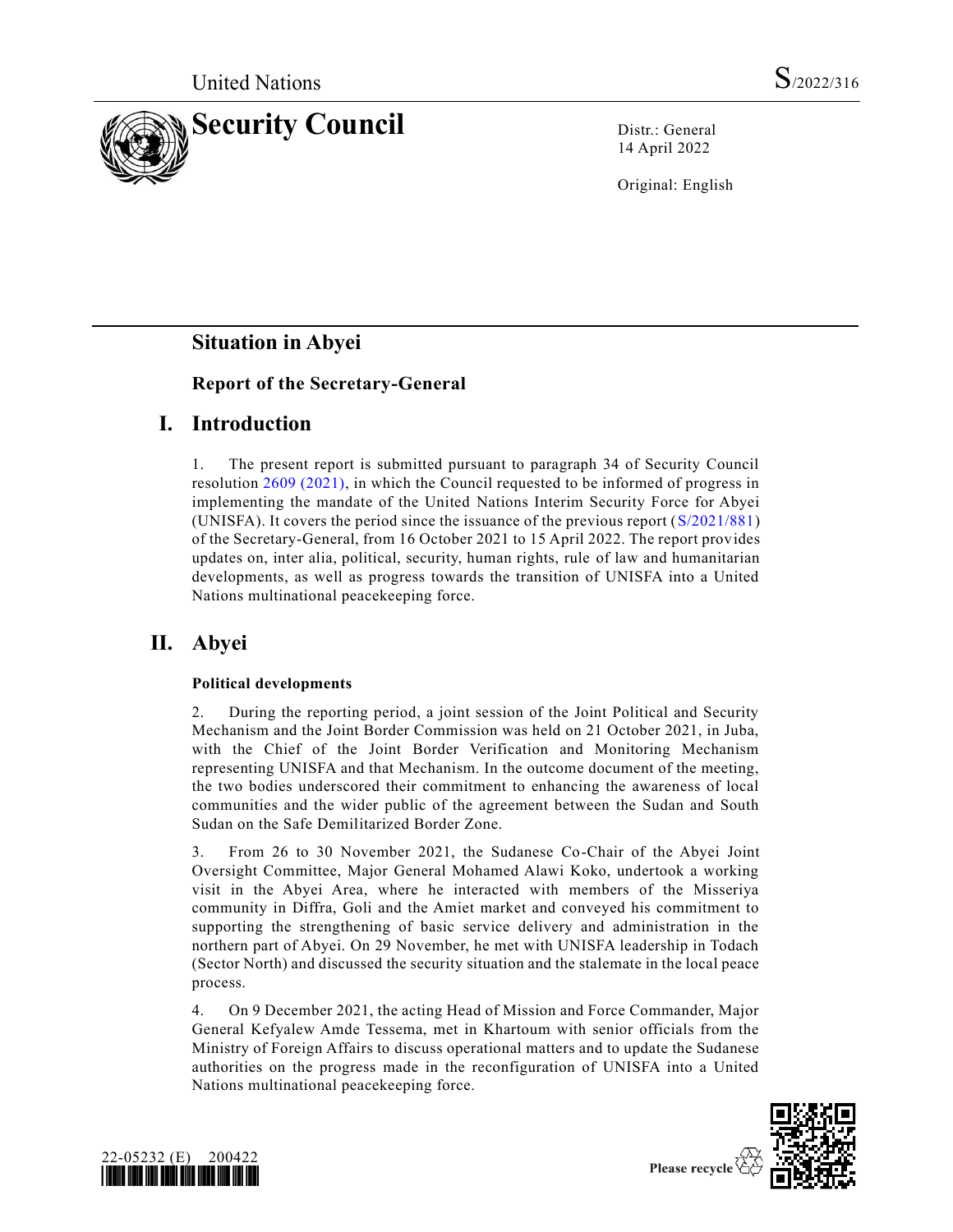5. On 22 February 2022, the mission leadership met with seven members of the parliament of South Sudan who were in Abyei at the request of the President of South Sudan, Salva Kiir Mayardit, to undertake an assessment of the violence that had erupted in the Agok area (Sector South) in the second week of February between members of the Twic Dinka and Ngok Dinka communities. UNISFA urged the parliamentarians to help de-escalate tensions in southern Abyei, as the security situation was already deemed volatile because of the continued lack of agreement between the Ngok Dinka and Misseriya communities on transhumance modalities.

6. On 9 March 2022, as part of his familiarization programme, the then Force Commander-designate, Major General Benjamin Olufemi Sawyerr, met with senior Sudanese officials of the Ministry of Foreign Affairs and the Ministry of Defence in Khartoum. In Juba, on 14 March, he met with the Minister for Foreign Affairs of South Sudan, the Minister of Defence, the Chief of Defence Staff, the Presidential Adviser on Security Affairs and Chair of the national committee on the final status of Abyei, the Co-Chair for South Sudan of the Abyei Joint Oversight Committee, and the Minister for East African Community Affairs.

7. UNISFA leadership met on 1 and 17 March 2022 with administrative and traditional leaders based in Abyei town. On 17 March, the new acting Head of Mission and Force Commander, Major General Sawyerr, met with the Juba-appointed Chief Administrator, Kuol Diem Kuol, and the Ngok Dinka Paramount Chief, Bulabek Deng Kuol, to discuss security, the rule of law, intercommunity dialogue and the mission transition. The Paramount Chief acknowledged the service provided by UNISFA in protecting civilians, as demonstrated by the mission's role in assisting victims of the recent attacks in the area of Agok, as well as its enhanced patrolling to deter future attacks. The mission also provided shelter in Agok to those affected by the violence.

8. On 22 March, Major General Sawyerr paid a courtesy visit to the Khartoumappointed Chief Administrator in Diffra, Gumaa Dawood Musa Hamdan, and interacted separately with the Misseriya traditional leadership led by the Paramount Chief, Mukhtar Babo Nimir. As he had done with authorities in Abyei town, the acting Head of Mission and Force Commander reassured interlocutors that there would be no security gap during the transition period.

9. On 25 and 30 March, Major General Sawyerr met with the fifth Vice-President of South Sudan, Hussein Abdelbagi Akol Agany, who visited Abyei as the leader of a South Sudanese fact-finding team looking into the outbreak of violence in the area of Agok between 10 and 12 February. In this connection, on 5 April, Major General Sawyerr met with representatives of civil society and of women's and youth organizations based in Abyei town to clarify the mandate of UNISFA and invite them to raise awareness of the peace process in their communities. On 7 April, he interacted with local officials and internally displaced persons in Abathok and Agok (Sector South) to assess how they could best be supported following the a ttacks of February 2022.

10. No visible progress was made in advancing negotiations on the final status of Abyei.

### **Conflict dynamics and the security situation**

11. During the reporting period, the security situation in the Abyei Area remained mostly calm, despite sporadic incidents, including killings; shootings; cattle-rustling; violence against women, including rape; and migration-related incidents. The continued presence of armed elements also posed a threat to security. Incidents such as those described above occasionally escalated into confrontations between the Misseriya and Ngok Dinka communities, and violence between the Twic Dinka and Ngok Dinka.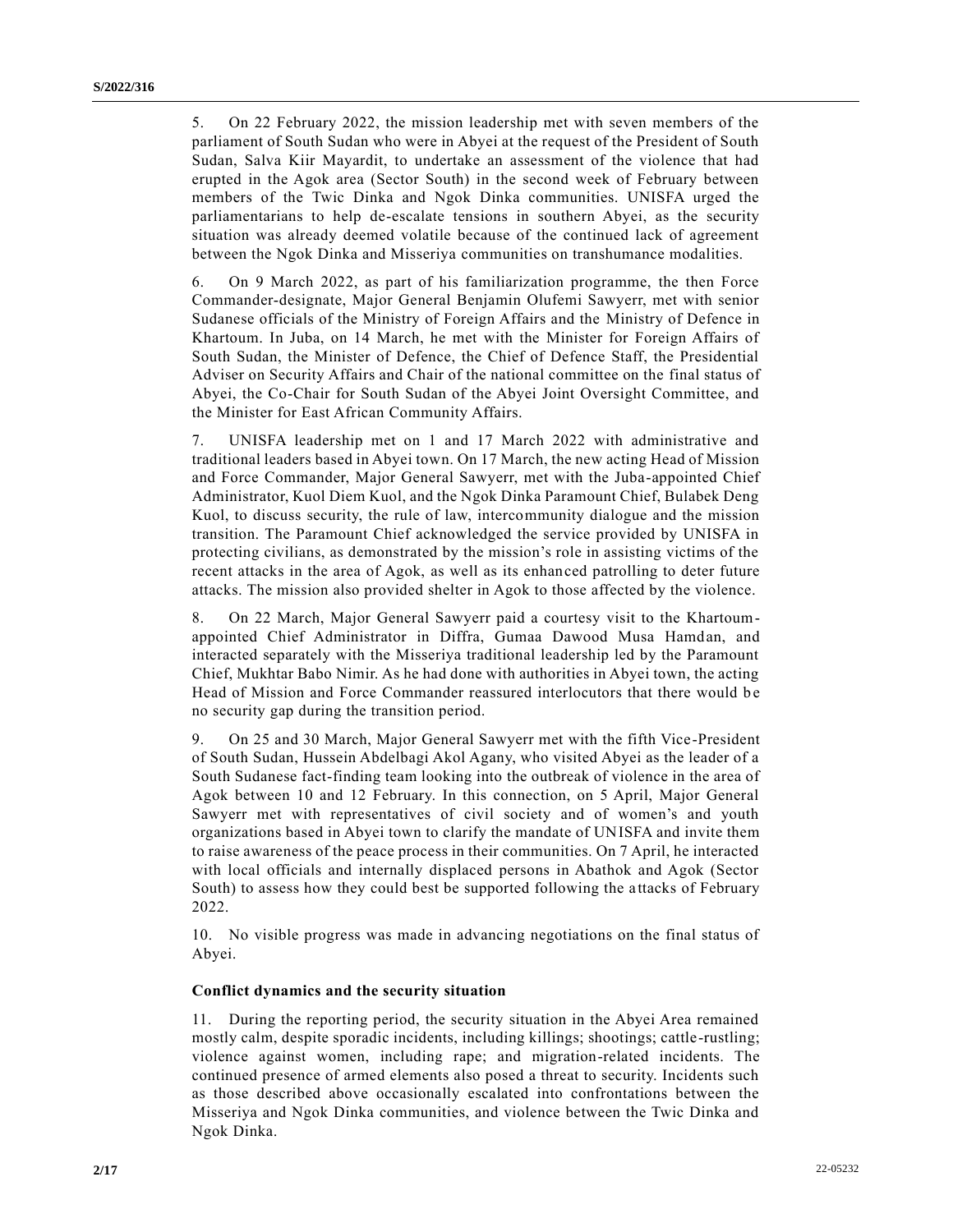12. Armed attacks constituted 22 of the 46 security-related incidents recorded during the reporting period, and an estimated 52 civilians, including three women and one child, were killed in armed attacks, clashes and isolated shooting incidents by unidentified persons. Security incidents also left many wounded and resulted in the displacement of civilians. Sixteen fire incidents occurred during the reporting period, mainly affecting markets and residential areas in Amiet, Abyei town and Agok.

13. On 20 November 2021, Ngok Dinka community members attacked members of the Misseriya community at Um Khariet (Sector North), resulting in the injury of three Misseriya men. In an apparent reprisal attack, on 2 January 2022, a group of 70 armed members of the Misseriya community attacked the Ngok Dinka village of Myordol (Sector South) and killed five Ngok Dinka. One of the Misseriya attackers was also killed. UNISFA troops arrested 11 of the suspected attackers and transferred them to the UNISFA camp in Diffra (Sector North) for further questioning. On 3 January, Misseriya youth and traditional leaders led a peaceful demonstration in front of the UNISFA camp, calling for the release of the detainees. On 7 January, the Misseriya suspects were handed over to Sudanese national authorities for further investigation and prosecution. On 13 January, a group of unidentified armed men attacked the Ngok Dinka village of Akenghial (Sector South), killing one civilian and wounding two. The assailants had fled before UNISFA troops were deployed to the area.

14. Several other armed attacks were recorded during the period. On 30 October, a Misseriya man was attacked by several machete-wielding Ngok Dinka men at the Amiet market (Sector North), sustaining severe wounds. On 3 February, two Misseriya men were shot and killed by unidentified men near Um Khariet (Sector North).

15. On 5 March, Misseriya youth in Goli village blocked the Goli-Todach main supply route to protest the withholding of the remains of a Misseriya man – among four reportedly shot and killed in Unity State, South Sudan, on 16 February – that had allegedly not been returned to his family for burial. On the same day, a group suspected to consist of members of the Misseriya community attacked Mading Tong village. According to the community protection committee, more than 20 villagers were estimated to have been killed, as well as four attackers.

16. As a result of that attack, some 400 people gathered outside the main gate of the UNISFA headquarters on 6 March to seek shelter, before dispersing later the same evening. UNISFA responded by increasing its presence in the area, including through night patrols.

17. From 10 to 12 February, UNISFA responded to violence between members of the Ngok Dinka and Twic Dinka communities in Agok, in the southern part of the Abyei Area, over a long-standing land dispute. The clashes reportedly resulted in some 15 civilian fatalities and many wounded, as well as the displacement of over 70,000 people. Further to these security developments, UNISFA supported the evacuation of aid workers from the area as well as the relocation of patients from a hospital in Agok to the UNISFA level II hospital in Abyei town.

18. Following the clashes, on 14 February, members of the Ngok Dinka community protested outside the UNISFA compound in Abyei, demanding the termination of the contracts of UNISFA employees of Twic Dinka origin. An estimated 80 unarmed persons threw stones at mission personnel, forced their way through the main gate and damaged United Nations property. Acting in self-defence, UNISFA troops fired warning shots into the air. During the incident, 3 UNISFA troops and 10 protestors sustained injuries. Of the two protesters admitted to the UNISFA level II hospital, one was subsequently released, and one was evacuated to Juba before being transferred to Kampala.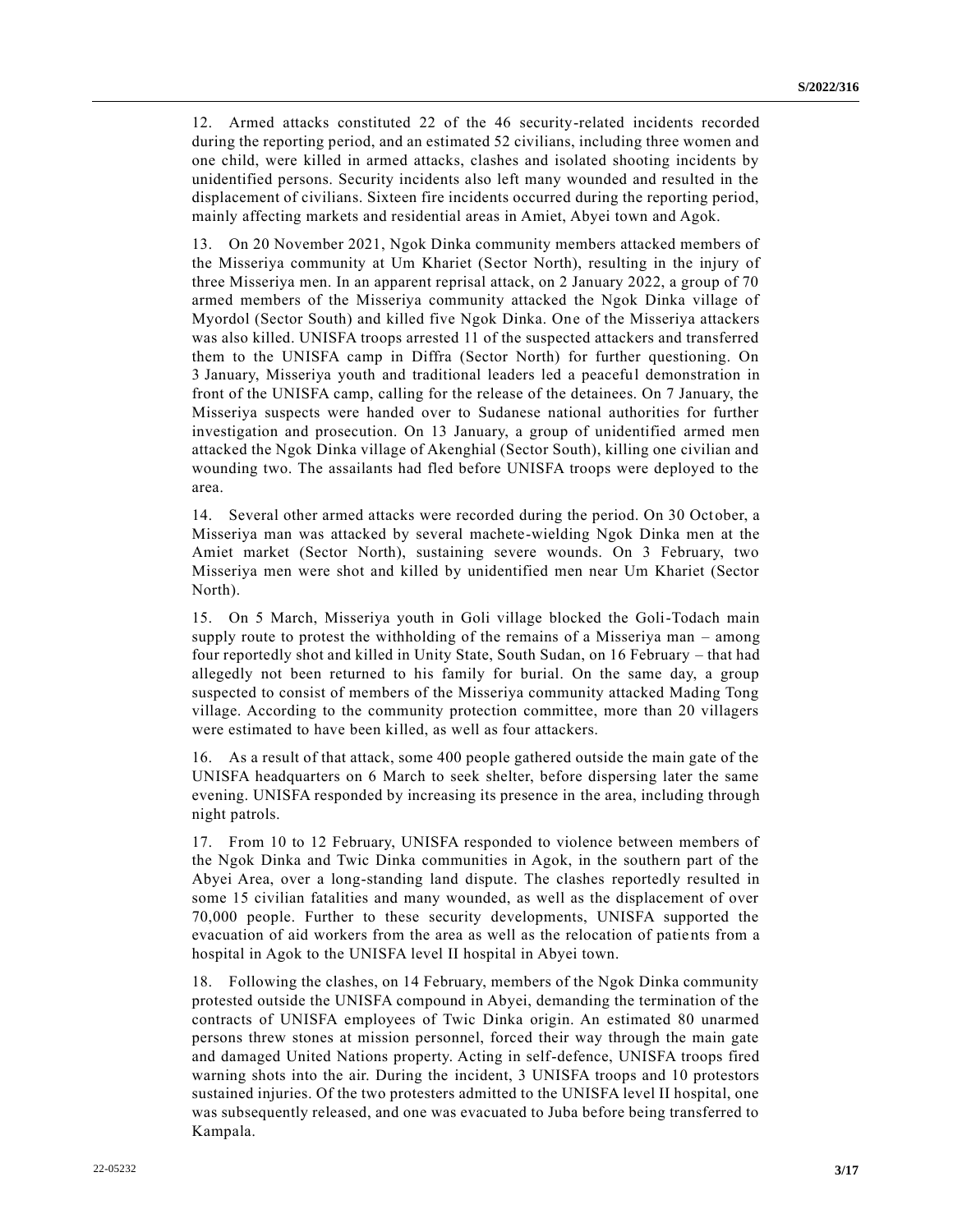19. UNISFA engagement with local and traditional authorities in response to the violence contributed to the defusing of tensions and helped to prevent further violence. In a letter to UNISFA dated 24 February, the President of the Abyei Youth Union apologized for the violent protests on 14 February and withdrew the request for the termination of the contracts of Twic Dinka local staff.

20. During the reporting period, there were 3 incidents of armed robbery, 2 incidents of cattle rustling and 13 instances of armed group presence in the Abyei Area. On 24 November 2021, the Joint Border Verification and Monitoring Mechanism in Tishwin sighted approximately 400 Dinka men armed with assault rifles and rocketpropelled grenades. The Mechanism monitored the movement of the armed elements until they exited the Safe Demilitarized Border Zone. On 12 January, 30 unidentified armed men on horseback and camels were sighted in the areas of Mabek and Leu (Sector South).

21. On 16 February, UNISFA sighted four Sudanese Armed Forces soldiers around Farouk (Sector North), armed with a 12.7 mm machine gun mounted on a pick-up truck. On 4 March, the Force sighted an additional six Forces soldiers in Farouk, armed with five AK-47 assault rifles and a machine gun mounted on a pick-up truck. On 14 March, five Forces soldiers armed with AK-47 assault rifles were sighted in the vicinity of Farouk. They exited the Abyei Area at the insistence of UNISFA troops. On the same day, some 20 armed troops of the South Sudan People's Defence Forces in two pick-up trucks were sighted in the vicinity of Maibong (Sector South). UNISFA troops trailed them until they crossed back into South Sudan. On 15 March, five armed troops of the South Sudan People's Defence Forces were sighted in Athony. They withdrew a few days later, following the engagement by the acting Head of Mission and Force Commander with the Juba-appointed administration.

22. On 5 April, four Sudanese nationals, all from Western Kordofan State in the Sudan, were arrested by UNISFA troops at a snap checkpoint at the Amiet market in possession of one pistol and other ammunition. They were handed over to relevant authorities in Diffra on 6 April. Similarly, on 8 April, four armed Sudanese Armed Forces personnel from Western Kordofan State were apprehended at a permanent UNISFA checkpoint at the Amiet market. They were handed over to relevant authorities.

23. UNISFA forces were attacked twice during the reporting period. On 5 March, an armed group fired on a UNISFA convoy in Agok. No injuries were sustained. On the same day, UNISFA received a letter dated 23 February from the Twic Council of Traditional Chiefs, Warrap State, South Sudan, warning UNISFA to stop patrols south of the Kiir River. On 6 March, a UNISFA patrol was attacked near the Agok airstrip, with no casualties. On 8 March, UNISFA submitted a note verbale to the Government of South Sudan, requesting its urgent engagement with the Twic Dinka traditional leaders, the local administration in Warrap State and relevant units of the South Sudan People's Defence Forces to ensure that attacks against UNISFA ceased. In the note verbale, UNISFA also requested that the Government engage the Twic Dinka and Ngok Dinka leaderships to defuse tensions between them.

#### **Reconfiguration of the United Nations Interim Security Force for Abyei**

24. The reconfiguration of the UNISFA military component is ongoing. As at 10 April 2022, most of the Ghanaian troops had arrived, including staff for the level II hospital in UNISFA headquarters, which is fully functional. More than half of all Pakistani troops had arrived, as had the full headquarters support unit of Nepal. Furthermore, the majority of the Bangladeshi members of the Force Protection Unit had reached the area and taken up responsibilities relating to the Joint Border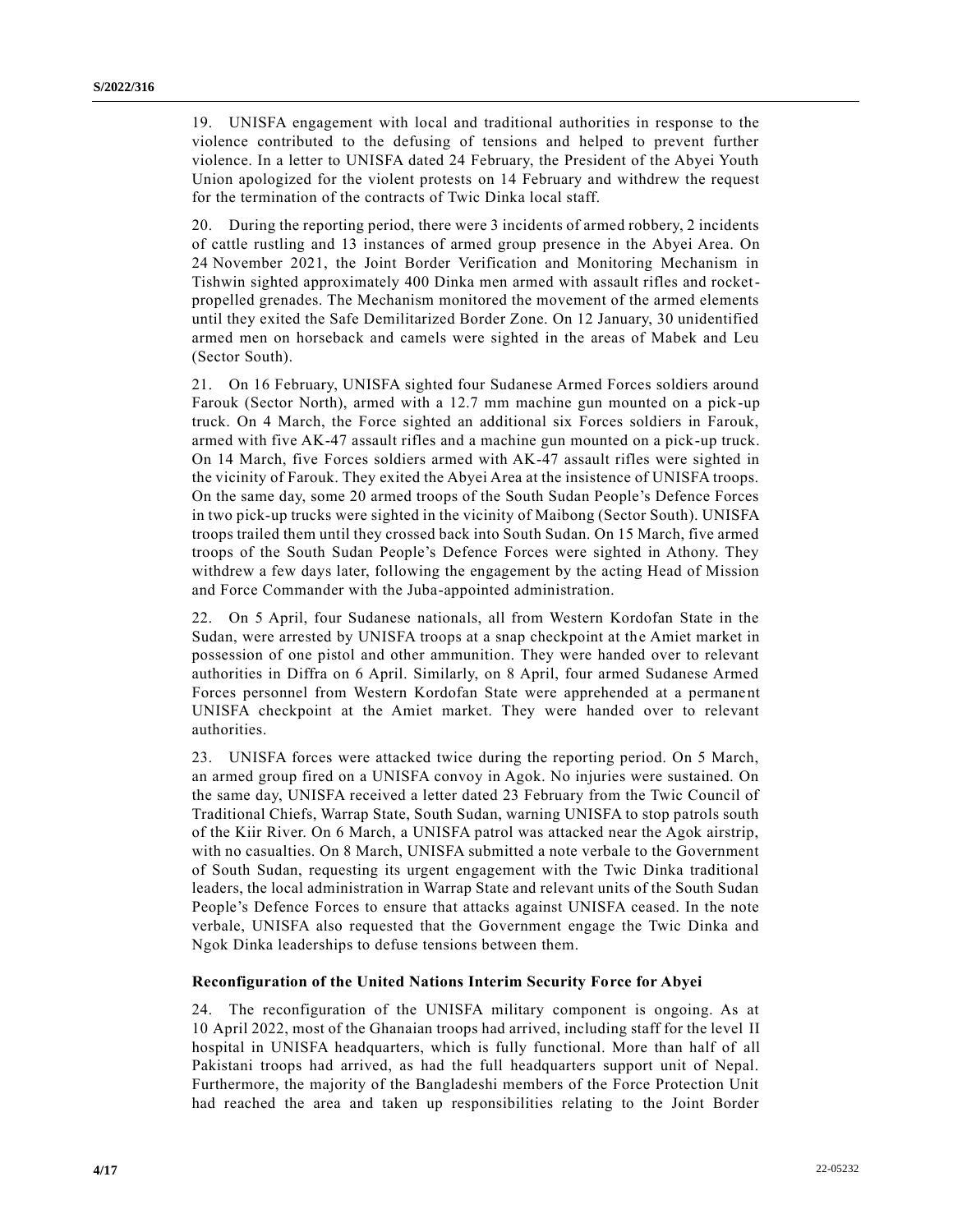Verification and Monitoring Mechanism. The Ethiopian contingent departed Abyei on 10 April, with the exception of a rear party that will be repatriated in the near future.

25. Of the 143 authorized military observers, only 85 were on the ground as at 10 April owing to delays in the issuance of visas. Of the 117 authorized staff officers, only 81 were present in the mission, also owing to delays in the issuance of visas.

26. On 16 March, Major General Benjamin Olufemi Sawyerr of Nigeria assumed his role as Force Commander and acting Head of Mission. During the reporting period, the Deputy Force Commander, Brigadier General Abu Syed Mohammod Bakir of Bangladesh, and the Chief of the Joint Border Verification and Monitoring Mechanism, Brigadier General Alobawone Atogebakoga of Ghana, also assumed their duties.

#### **Freedom of movement violations**

27. Some 28 freedom of movement violations were recorded during the reporting period. The figure includes the above-mentioned protest by members of the Ngok Dinka community at the Abyei compound of UNISFA on 14 February. Three of the violations affected the movement of UNISFA personnel in Abyei, while 17 occurred within the headquarters of the Joint Border Verification and Monitoring Mechanism in Kadugli, Sudan. With regard to the violations in Kadugli, these included the repeated blockade of the gate to the Mechanism headquarters. On several occasions, the blockades resulted in the disruption of flight connections between Abyei, Kadugli and Khartoum. Most of the violations were committed by former employees of Imdad Total Site Services, a contractor of the UNISFA/Joint Border Verification and Monitoring Mechanism, as well as by former international contractors or persons never employed by UNISFA.

28. The violations posed operational and administrative challenges for the activities of the Joint Border Verification and Monitoring Mechanism in Kadugli. To address them, UNISFA leadership engaged local and national authorities of the Sudan, in coordination with United Nations Headquarters. UNISFA and the Secretariat also submitted several notes verbales to the Government of the Sudan to request its support. This engagement eventually led to the cessation of the blockades. Since that time, the Sudanese Armed Forces and the Sudanese Police Force have maintained a presence at the gate of the Mechanism compound in Kadugli to ensure freedom of movement and the continuity of operations.

29. On 19 October, a UNISFA water truck from team site 21 (Tishwin) of the Joint Border Verification and Monitoring Mechanism was denied access to the Heglig water point by members of the Sudanese Police Force. On 23 October, a representative of the authorities of Aweil County (South Sudan) refused to grant road and security clearance for Force Protection Unit trucks travelling from Gok Machar (Aweil County) to Abyei as part of the relocation of the Mechanism's Sector 1 headquarters to UNISFA headquarters. On 29 October, the relocation of the last batch of United Nations personnel from the Mechanism's Sector 1 headquarters to its Sector 2 headquarters in Kadugli was temporarily blocked by members of the Aweil community.

30. In addition, on 9 December, a UNISFA convoy transporting assets from the African Union-United Nations Hybrid Operation in Darfur (UNAMID) to the UNISFA headquarters in Abyei was held for three hours at a checkpoint near the Amiet common market. On 2 February, two trucks belonging to contractor Ecolog International that were transporting fresh and frozen rations were stopped in Kadugli and held by community members for five days.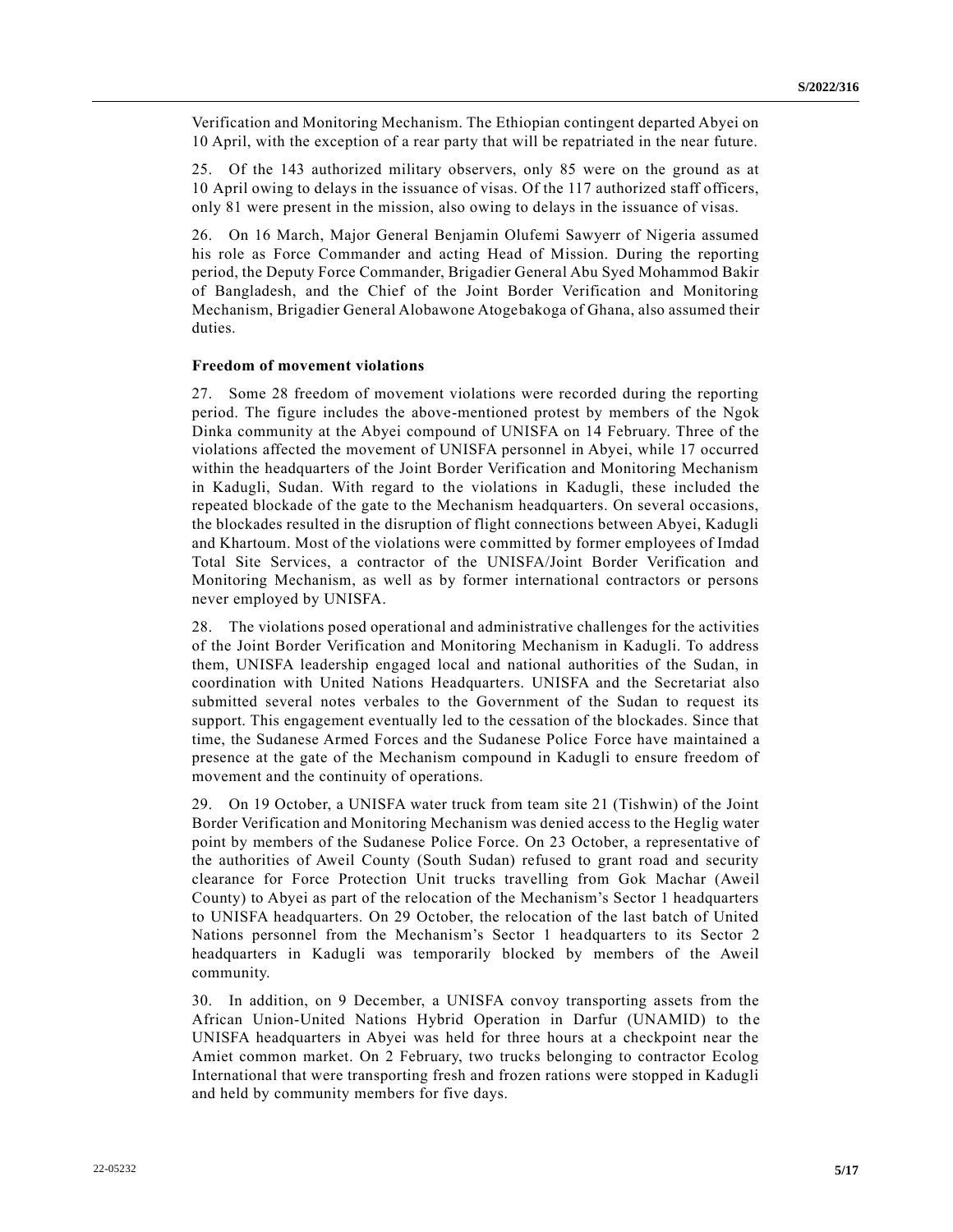31. On 4 December, the mission received a letter from the community of Tonga, in the vicinity of team site 22 of the Joint Border Verification and Monitoring Mechanism in Abu Qussa/Wunkur, in which UNISFA was requested to provide humanitarian support as a condition for its continued presence in the area. UNISFA continued to engage with the community to avoid any impact on the implementation of its mandate.

32. On 10 December, the 2B Operating Company of the Sudan submitted a letter to the UNISFA/Joint Border Verification and Monitoring Mechanism in which it reiterated claims made earlier in 2021 that the Mechanism team site was located in its concession block and in which it restated its request to relocate the team site. UNISFA transmitted the request to the relevant Sudanese authorities and has yet to receive a response.

33. On 1 March, members of the Tesi community in Southern Kordofan, Sudan, sent a letter to UNISFA in which they threatened to block the main gate of the base of the UNISFA/Joint Border Verification and Monitoring Mechanism in Kadugli over the perceived lack of employment opportunities for their community. On 2 March, some 100 community members blocked the gate before dispersing after the intervention of Sudan national monitors and representatives of the Southern Kordofan government. A water tanker from the UNISFA/Mechanism base in Kadugli was also denied access to a water point at the village of Muttar Tesima on 4 March over the perceived lack of employment opportunities.

#### **Intercommunity dialogue**

34. Intercommunity dynamics have remained strained since the inconclusive Aweil peace conference of February 2021. Delays in the release of the report on the assassination of the Ngok Dinka Paramount Chief in 2013 and in the launch of a joint investigation by both parties into the attacks in Kolom in January 2020 continue to affect relations between the Ngok Dinka and Misseriya communities. The communities also continue to disagree on the use of the designation "Ajaira" to describe the Misseriya clan directly involved in the Abyei question. Those challenges notwithstanding, UNISFA continued to engage with representatives of both communities, as well as the Juba- and Khartoum-appointed administrations.

35. To address differences between the communities, UNISFA adopted a threepronged approach to the local peace process, aimed at building consensus within each community before convening a joint peace conference of traditional leaders. In that context, on 13 and 14 October in Diffra, UNISFA hosted the traditional leaders of the Misseriya community, led by Paramount Chief Mukhtar Babo Nimir, with the participation of Misseriya youth and women representatives, to discuss issues affecting security and peaceful coexistence in Abyei. As an outcome, Misseriya stakeholders adopted a resolution in which their commitment to peaceful coexistence was echoed, and they underscored their readiness to meet with their Ngok Dinka counterparts. On 18 and 19 October, Paramount Chief Bulabek Deng Kuol, traditional chiefs, and youth and women representatives of the Ngok Dinka community were convened by UNISFA in Rumajak/Dokura to discuss the situation in Abyei and the peace process. They adopted a resolution in which they highlighted their commitment to the peace process, and they reasserted the need for traditional leaders of both communities to address matters of a non-political nature that affect them directly, notably the management of natural resources in the area.

36. On the basis of those renewed commitments, UNISFA engaged the community leaders and their respective local administrations to convene a joint peace conference of traditional leaders. After continuous consultations, the venue for the conference emerged as a source of disagreement, with the Misseriya refusing to meet in South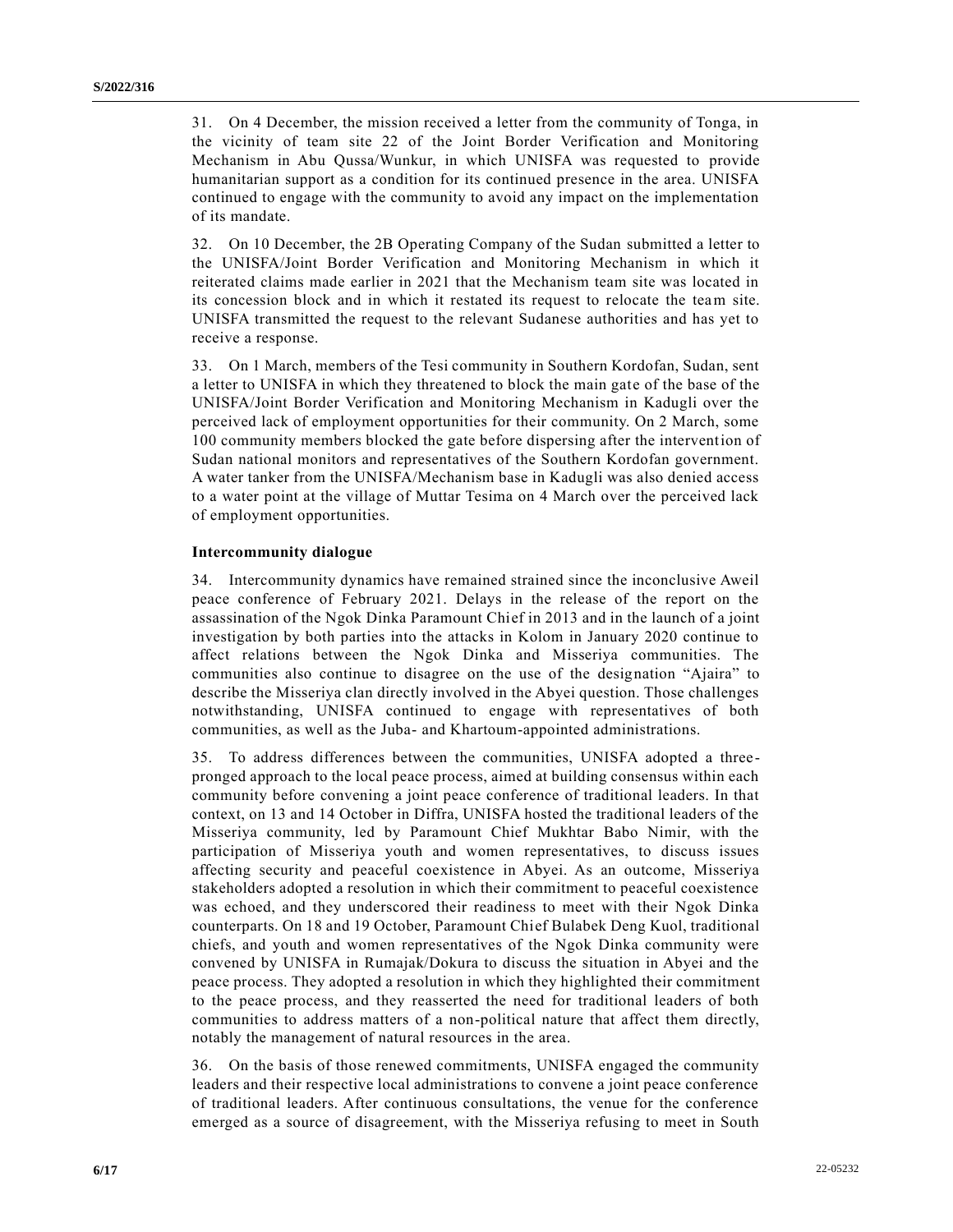Sudan and the Ngok Dinka refusing to meet in the Abyei Area or in the Sudan. After lengthy negotiations, both communities agreed to meet in Entebbe, Uganda. Substantive preparations were undertaken by the mission, but a few days before the start of the conference, some traditional leaders expressed reluctance to travel to Entebbe for security reasons. Furthermore, differences regarding the composition of the delegations and difficulties pertaining to the issuance of passports eventually made it impossible to hold the conference as planned from 15 to 17 February.

37. During his first meetings in Khartoum and Juba with the Governments of the Sudan and South Sudan in March, the newly appointed Force Commander and acting Head of Mission, Major General Sawyerr, encouraged both Governments to impress upon the Misseriya and Ngok Dinka communities the importance of their participation in the joint peace conference of traditional leaders. While UNISFA is confident that the conference can be held by mid-May, the mission continues to explore alternative confidence-building activities.

38. UNISFA has approved, and work has started on, 16 quick-impact projects for the 2021/22 fiscal year. Nine such projects in southern Abyei are focused on improving public spaces in Agok, furnishing shops that will sell local produce in Noong and Summary, setting up and furnishing shops in Dungroup and Mijak, building the Amiet courthouse and installing water pumps at Bokchop and Abathok. Seven quick-impact projects in northern Abyei involve the construction of a new secondary school building in Mekines, an extension of the schools in Goli and Al Ridaya and improvements to the primary school in Diffra.

#### **Law and order issues**

39. Law and order efforts continued to be hampered by the absence of the Abyei Police Service, and United Nations police continued to be the only ones ensuring law and order in the area. While the delays in the deployment of formed police units due to visa issues continued, United Nations police managed to respond to many incidents, including public disorder, armed attacks, intercommunal violence and other civil disturbances. During a meeting with UNISFA leadership in Todach on 29 November, the Sudanese Co-Chair of the Abyei Joint Oversight Committee was reminded of the need to authorize the deployment of formed police units, expedite the issuance of visas for additional individual police officers and establish community protection committees in the northern part of Abyei. As it had done with representatives of South Sudan, UNISFA reiterated to the Sudanese Co-Chair the need to agree on a memorandum of understanding on the handling and handover of suspects and reminded the Governments of the Sudan and South Sudan of the invitations sent to both parties to attend road-map exercises for the establishment of the Abyei Police Service. To address challenges posed by the increasing population and the construction of new housing and commercial spaces in Amiet, Abyei and Agok, UNISFA established new team sites for United Nations police to support community protection committees covering Noong, Tajalei and Marial Achack.

40. United Nations police continued to build the capacity of the community protection committees and joint protection committees at the Amiet common market to maintain law and order. Stations of those committees recorded a total of 1,070 general crimes during the reporting period, representing a decrease of 377 cases compared with the previous period.

41. United Nations police trained 444 members of community protection committees and joint protection committees in basic policing and respect for human rights. During the reporting period, the number of community protection committee stations increased from 31 to 34, staffed by a total of 810 volunteers, including 135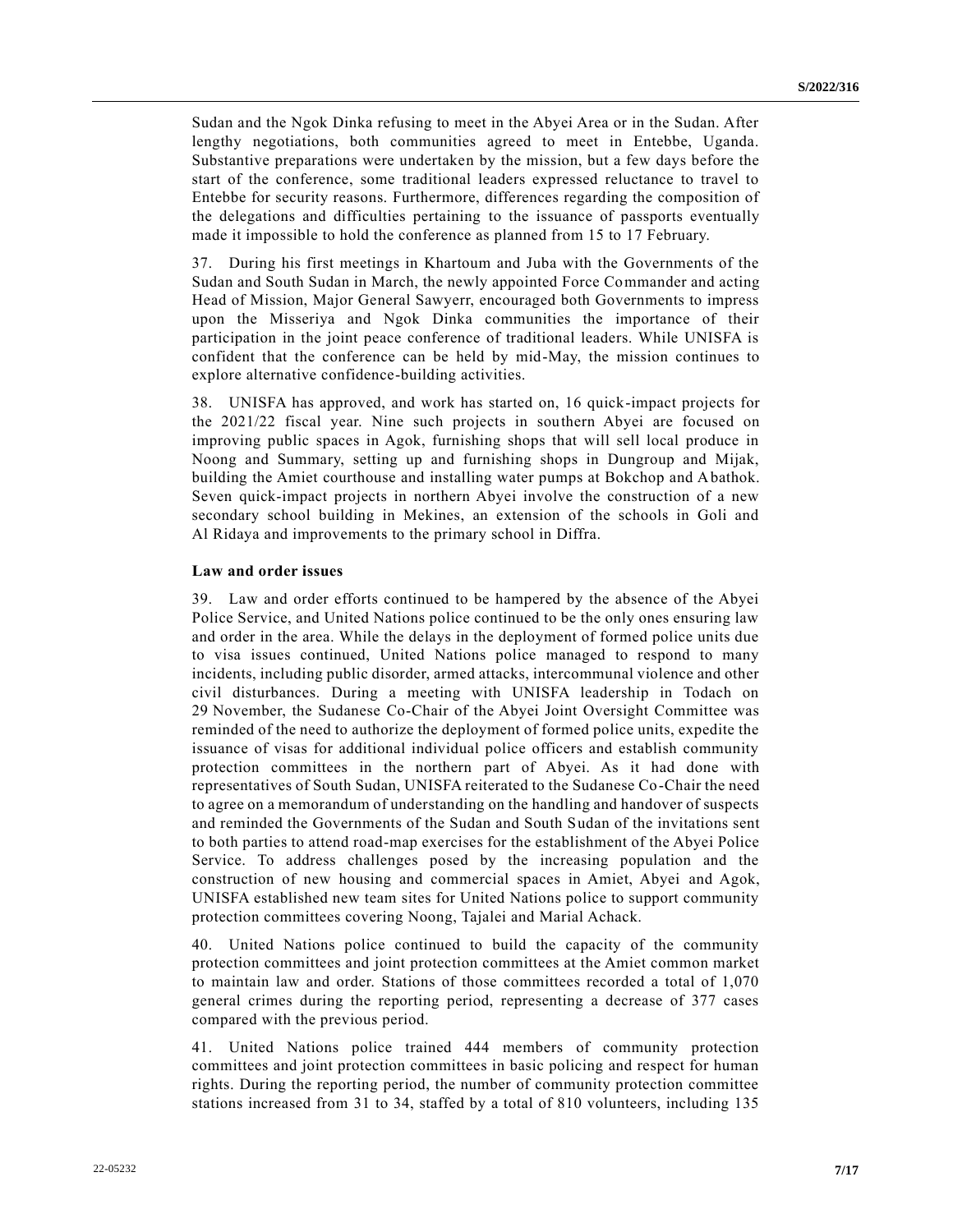women. United Nations police are also engaging the administration of Diffra to establish community protection committees in northern parts of Abyei.

42. In addition, United Nations police worked to strengthen the capacity of community protection committees and joint protection committees through a number of initiatives: the provision of portable rechargeable flashlights; the construction of a kitchen in the Abyei detention centre; construction and renovation efforts; and the provision of a new sexual and gender-based violence coordination centre in the Abyei community protection committee station. United Nations police conducted approximately 726 activities related to law and order in Noong and Abyei (Sector Centre), Todach and Diffra (Sector North), and Banton, Tejalei and Agok (Sector South). A total of 307 campaigns were conducted focusing on crime prevention and reduction, and road safety, while 168 were conducted to raise awareness of accountability for sexual and gender-based violence and the protection of women's and children's rights. Further, some 225 pupils, including 110 girls, benefited from campaigns on the prevention of child abuse, including early marriage and female genital mutilation, conducted in 12 schools.

43. United Nations police engaged actively with stakeholders in Abyei, including traditional leaders, community protection committees, religious leaders and the Abyei Women's Association, as well as youth and local authorities, to enhance participation in law and order matters and strengthen the capacities of the community protection committees and joint protection committees. UNISFA corrections officers conducted 284 visits to the three detention facilities in Abyei, Agok and the Amiet common market to provide advice on best practices and on compliance with international human rights standards.

44. United Nations police conducted 1,652 community interactive patrols to mobilize members of the public to participate in peacebuilding initiatives. They also conducted 659 joint patrols, 305 independent security observation patrols and 3 air reconnaissance patrols in tandem with military observers and national monitors from the Governments of South Sudan and the Sudan.

45. A corrections expert from the Justice and Corrections Standing Capacity of the Department of Peace Operations was deployed to UNISFA on 20 February to support the mission with the development of a road map for strategic and operational corrections support in Abyei. In addition, on 20 March, two rule of law experts from the Justice and Corrections Service and the Standing Police Capacity of the Department of Peace Operations were deployed to UNISFA for one month to assist the mission in developing a rule of law support strategy for Abyei.

46. United Nations police currently comprise 48 individual police officers, including 17 women. Entry visas were granted to 10 individual police officers during the reporting period. Currently, there are pending visa requests for 66 of 148 authorized individual police officers. No progress was made on the deployment of the three formed police units as mandated by the Security Council.

### **Human rights situation**

47. The human rights situation continued to be fragile and characterized mainly by repeated cycles of violence along ethnic lines, with a deadly impact on the civilian population. During the reporting period, UNISFA faced challenges documenting human rights violations and abuses in the absence of human rights expertise as mandated in Security Council resolutions, including resolution [2609 \(2021\).](https://undocs.org/en/S/RES/2609(2021)) However, for the first time since the establishment of the mission, temporary visas were granted to two human rights officers to conduct a mission to Abyei from 20 to 24 March to assess the human rights situation.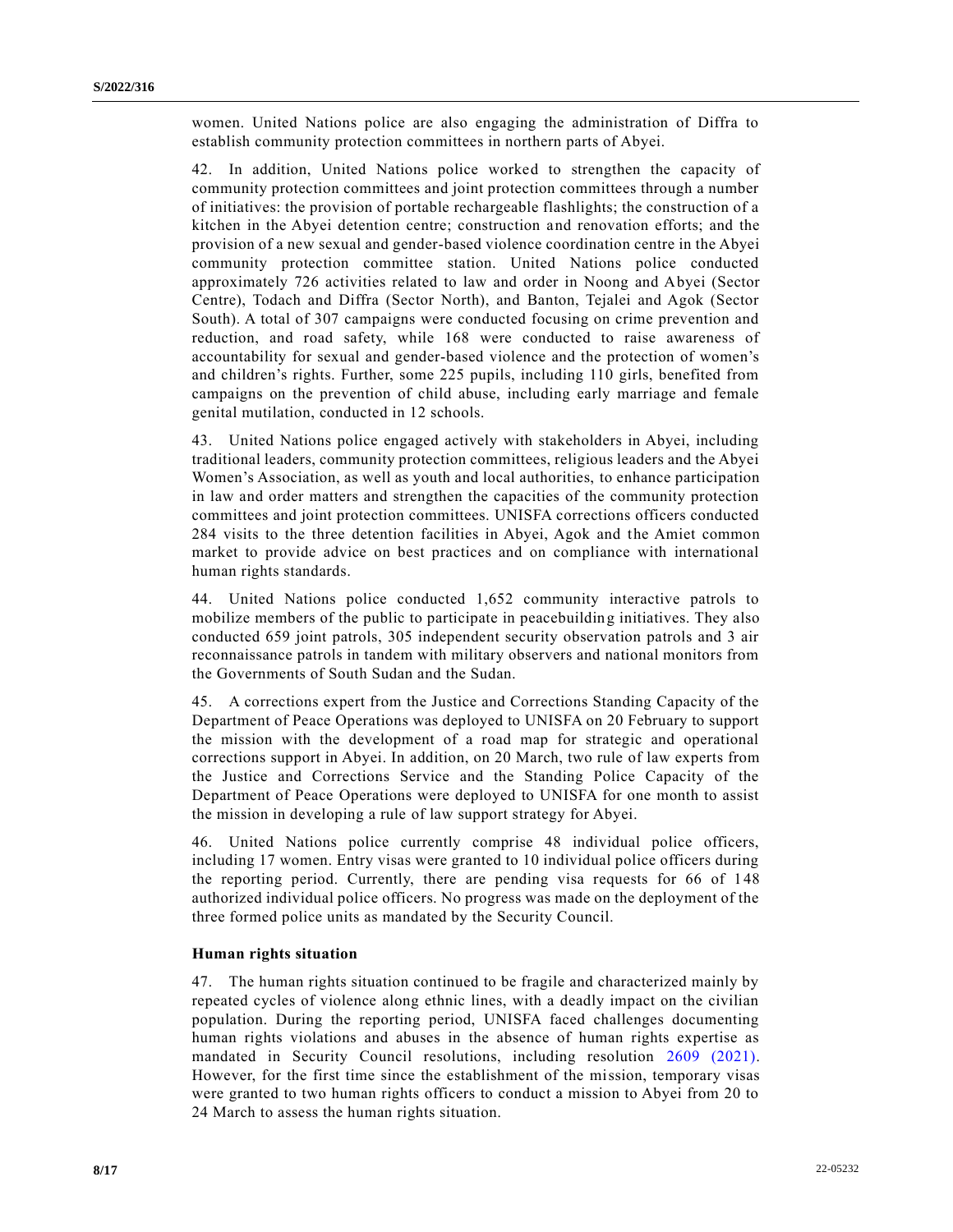48. That assessment underscored concerns about the effective protection of the rights of women and children and the lack of relevant rule of law institutions, which had left a vacuum exposing the civilian population to further harm, as well as the application of statutory and customary law criminalizing offences such as adultery, inappropriate behaviour, witchcraft and suicide attempts, which disproportionately affected women. Early marriage of children is not only a violation of the rights of children but also hinders their right to education and exposes them to acts of domestic violence. In addition, the marked absence of rule of law institutions hindered access to justice and accountability, creating conditions of impunity, which, in turn, can lead to further violations, including the killing of civilians in the context of intercommunal violence. Insufficient protection of economic social and cultural rights, especially the rights to education, water and health care, also contributed to tensions between the Ngok Dinka and Misseriya communities.

#### **Humanitarian situation**

49. The Abyei Area continued to face significant humanitarian challenges resulting from outbreaks of violence, the presence of armed elements, population displacement and economic challenges in both the Sudan and South Sudan. Living conditions and access to basic services continued to be affected by limited or non-existent government services, including lack of access to public health, water, sanitation and hygiene, education, protection services, and farming and livestock technical assistance. A limited presence of humanitarian agencies in northern Abyei, along with logistical hurdles, insecurity and political sensitivities, remained challenges during the reporting period.

50. The humanitarian community assisted some 240,000 vulnerable people within the Abyei Area, including 120,500 people from the Ngok Dinka and other South Sudanese communities, 28,000 people displaced from neighbouring States in South Sudan, 43,000 people from Misseriya communities and 42,500 seasonal Misseriya migrants, and 6,000 Falata nomads who entered the area in October 2021 and are expected to leave in May 2022. However, the humanitarian response was impeded by access constraints, including insecurity in hard-to-reach areas in central Abyei. Outbreaks of violence in February and March that resulted in the temporary relocation of nearly 800 aid workers and a suspension of activities in affected areas further hindered the humanitarian response.

51. During the February and March violence in Agok, two humanitarian workers were killed and two others were critically injured. Since then, humanitarian operations have been affected in the hardest-hit areas, including areas south of the Kiir River. Services at the main hospital in southern Abyei and nearly all of the 10 primary health facilities in southern Abyei were affected by the violence.

52. Food production is not adequate to cover the food needs of the people in the area, and the entire population in northern Abyei lacks access to primary health-care services, with a critical gap in medicines, trained health-care workers and laboratories, and a limited referral system. The local communities, nomads and displaced people face severe water shortages, and almost all of the communities do not have basic sanitation facilities. A lack of non-food items and substandard levels of housing further exposed families to additional health and protection risks. Around 20,000 unregistered displaced South Sudanese live in northern Abyei.

53. Approximately 70 per cent of children were out of school due to limited facilities, lack of money to pay school fees and the long distance to schools. Displaced children who work in the local markets to support their families' food needs are exposed to sexual abuse, exploitation and child trafficking.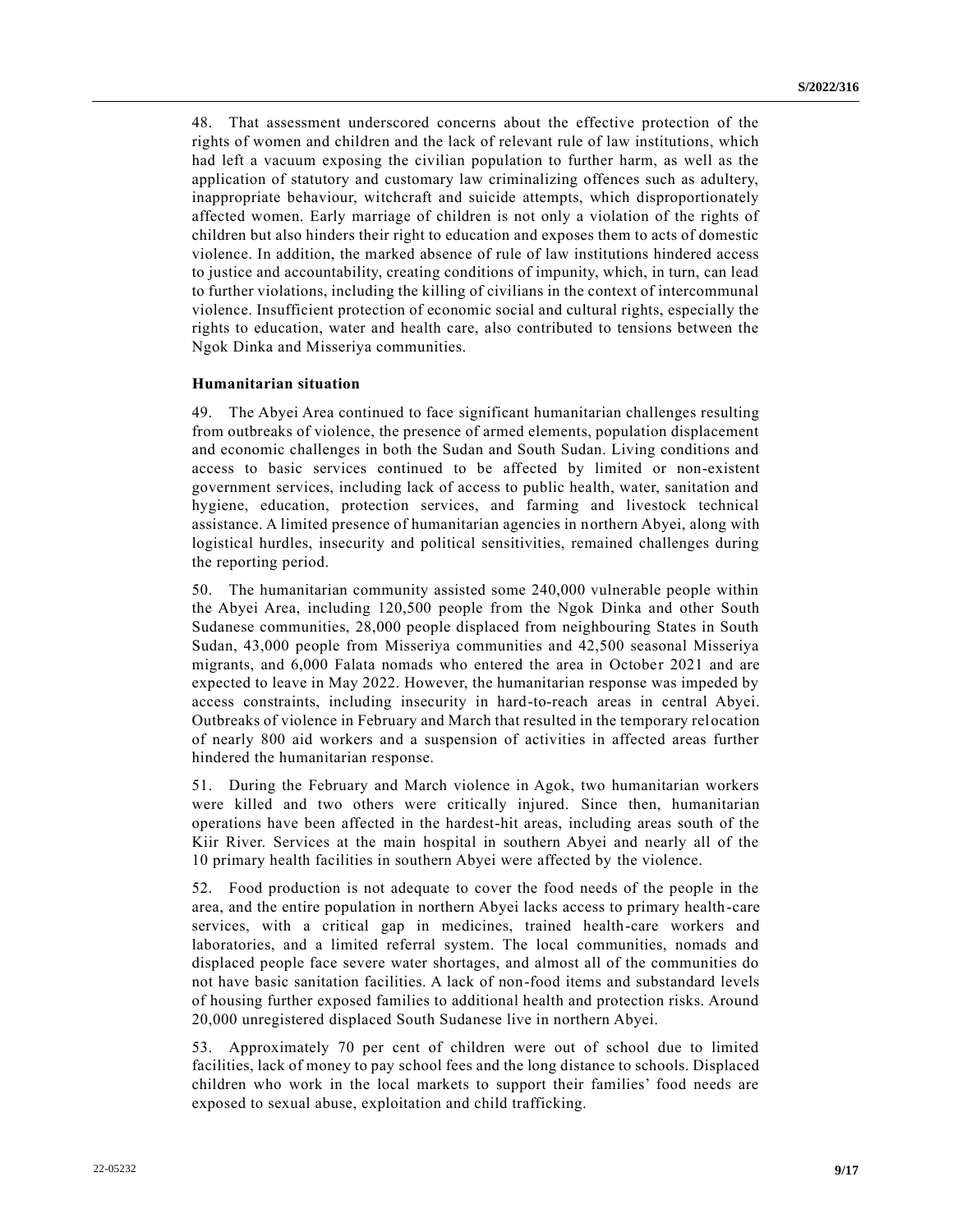### **Women and peace and security**

54. UNISFA played a key role in facilitating the strengthening of the full, equal and meaningful participation of women in community-level decision-making, including through political engagement and advocacy with local authorities. These efforts resulted in garnering the commitment of local leadership to promote the participation of women in local committees responsible for settling disputes. A one-day conference led by UNISFA on 13 December for local leaders, including traditional leaders, on structuring traditional courts to include women contributed to the appointment of a woman in each of the 13 traditional courts in the Ngok Dinka community.

55. To strengthen the agency and role of women in informal peace processes, UNISFA continued to advocate for the participation of women in local peace dialogues. As a result, women participated in two separate peace conferences in the Misseriya (13 and 14 October) and the Ngok Dinka (18 and 19 October) communities, in which, respectively, 3 out of 30 and 2 out of 35 participants were women. The conferences presented an opportunity to expand the political space for women to voice their views, including calls for peace.

56. UNISFA continued its efforts to promote and protect the human rights of women, including the prevention of sexual and gender-based violence. The efforts of the mission included monitoring and reporting on sexual and gender-based violence cases, as well as facilitating access to services for the victims, commemoration of the 16 Days of Activism against Gender-based Violence through awareness-raising and training of local communities on the rights of women and advocating for the promotion of their rights. During the reporting period, three sexual and gender-based violence cases were recorded by UNISFA, involving three victims. Two of the cases, involving two victims, were of rape; the third case involved the attempted rape of a seven-year-old boy.

57. To ensure that UNISFA consistently integrated priorities related to gender and to women and peace and security in its analytical and operational efforts across all mission planning, monitoring and reporting processes, UNISFA finalized and rolled out a mission-wide gender mainstreaming strategy for 2021–2024 on 28 October. UNISFA also continued to monitor implementation of the Department of Peace Operations women and peace and security indicators in the mission area to inform decision-making processes at the mission level.

#### **Operations of the Mine Action Service**

58. After the forced withdrawal from the Joint Border Verification and Monitoring Mechanism Sector 1 headquarters in Gok Machar and from the two team sites in Sector 1, the Mine Action Service remained fully deployed to the headquarters of the Mechanism in Kadugli and the two active team sites in Sector 2, enabling 37 ground monitoring mechanism missions.

59. The Mine Action Service assessed 65,308 m<sup>2</sup> of land and 410 km of routes in the Abyei Area as safe for use by UNISFA, humanitarian actors and the local population. Areas assessed included UNISFA temporary operating bases and patrol routes to enhance Force mobility in accordance with the dry season deployment plan and one suspected landmine-contaminated area. As a result of these activities, six explosive remnants of war were recovered and subsequently destroyed in controlle d demolitions. As part of weapons and ammunition management, the Service destroyed three weapons and 41 rounds of small arms ammunition confiscated by UNISFA troops.

60. The Service continued with explosive ordnance risk education. During the reporting period, 490 sessions were delivered, reaching 9,356 community members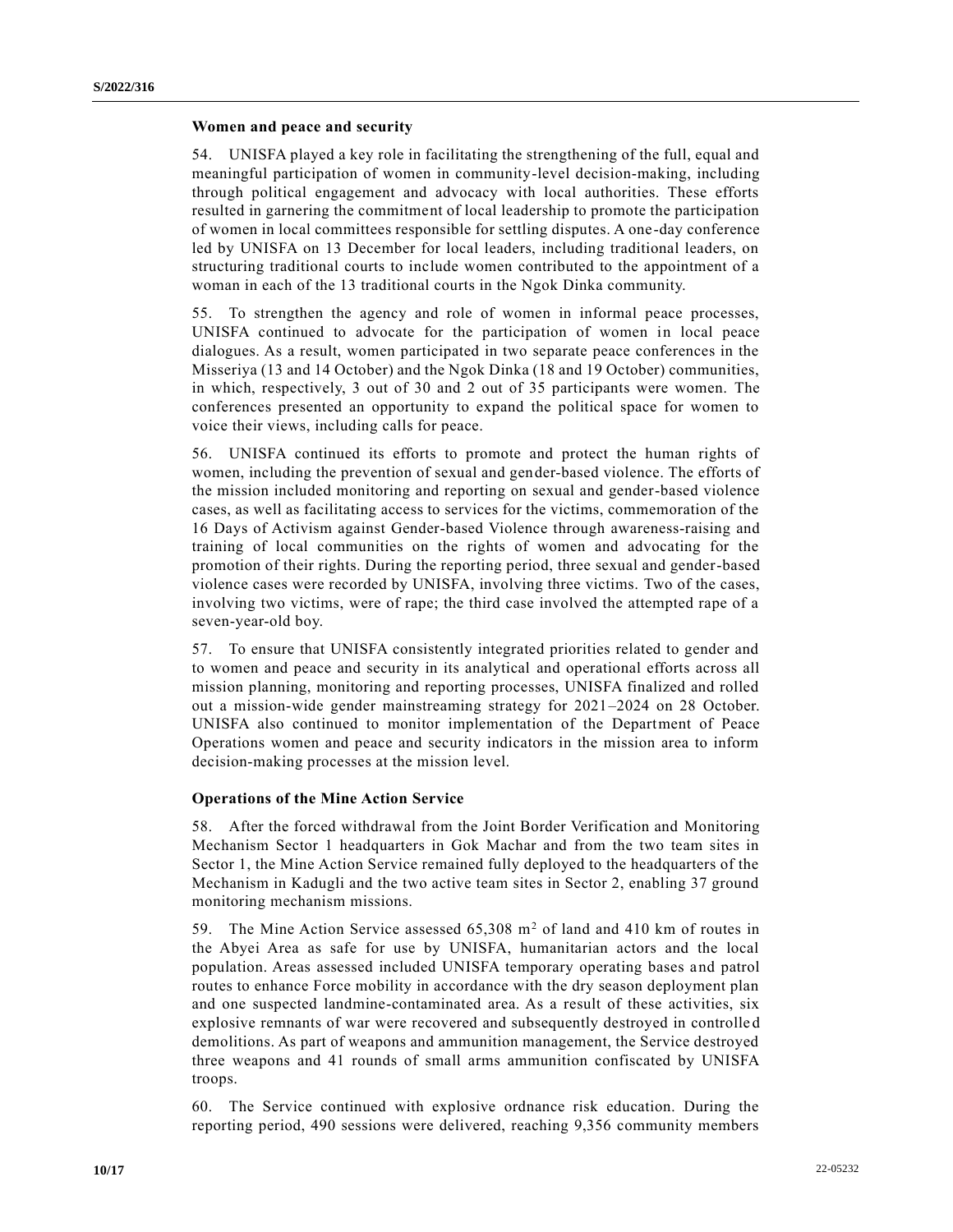(1,715 men, 1,442 women, 3,770 boys and 2,429 girls) living in the Abyei Area. Community members, including children and nomads, were provided with comic books and masks to create awareness of explosive remnants of war, as well as coronavirus disease (COVID-19) mitigation measures. Five awareness-raising sessions on explosive remnants of war were also delivered as part of UNISFA induction training sessions, enhancing the awareness of 87 UNISFA military and civilian personnel, including 15 women.

### **Abyei joint programme of the United Nations country teams of South Sudan and the Sudan**

61. UNISFA, with the United Nations country teams in the Sudan and South Sudan, intensified efforts to develop the Abyei joint programme proposed in the letter dated 17 September 2021 from the Secretary-General addressed to the President of the Security Council [\(S/2021/805\)](https://undocs.org/en/S/2021/805). Efforts included an assessment mission to the Sudan, Abyei and South Sudan from 19 to 28 February, led by the Department of Peace Operations, including representatives of the United Nations country teams in the Sudan and South Sudan and of the Development Coordination Office. The team met senior government officials in the Ministries of Foreign Affairs in Khartoum and Juba, both Abyei Joint Oversight Committee Co-Chairs, local administration and traditional leadership in Abyei and Diffra, and representatives of civil society, with a particular focus on the needs of women, children and vulnerable groups. Many interlocutors reminded the team of the need for gender-sensitive and conflict-sensitive programming, and eventually all expressed overall support for the programme. Stakeholders shared the need for a wide variety of services, including those related to water, health, education, conflict resolution, communication and infrastructure. The team and UNISFA are currently conducting follow-up consultations to address the different viewpoints and priorities expressed by stakeholders, with the aim of finalizing a project document for service delivery that would benefit both communities during the next reporting cycle.

# **III. Joint Border Verification and Monitoring Mechanism: progress on benchmarks**

62. Progress has been modest with respect to the seven benchmarks set out in Security Council resolution [2609 \(2021\).](https://undocs.org/en/S/RES/2609(2021)) The situation in the area of responsibility of the Joint Border Verification and Monitoring Mechanism was, however, generally calm. Requests for security and road clearances, as well as helicopter landing permissions, were promptly approved, and freedom of movement of air and ground patrols guaranteed (benchmark 1).

63. Benchmark 2 required operationalizing the team site in Abu Qussa/Wunkur and action by South Sudan to resolve the challenges with the Joint Border Verification and Monitoring Mechanism's return to Gok Machar and team sites Safahah/Kiir Adem and Sumayah/War Abar. The general area of team site 22, Abu Qussa/Wunkur, was still under the control of elements of the Sudan People's Liberation Movement-Army in Opposition (SPLM/A-IO), despite a call made by the Joint Political and Security Mechanism in its 8 September 2021 decision for their immediate withdrawal. As a result, South Sudanese national monitors have not yet been deployed to Abu Qussa/Wunkur. There was also no progress on the demand by the Joint Political and Security Mechanism in its 8 September decision that the Government of South Sudan take all necessary steps to guarantee freedom of movement in Sector 1 and the urgent return and operationalization of the Sector and team sites.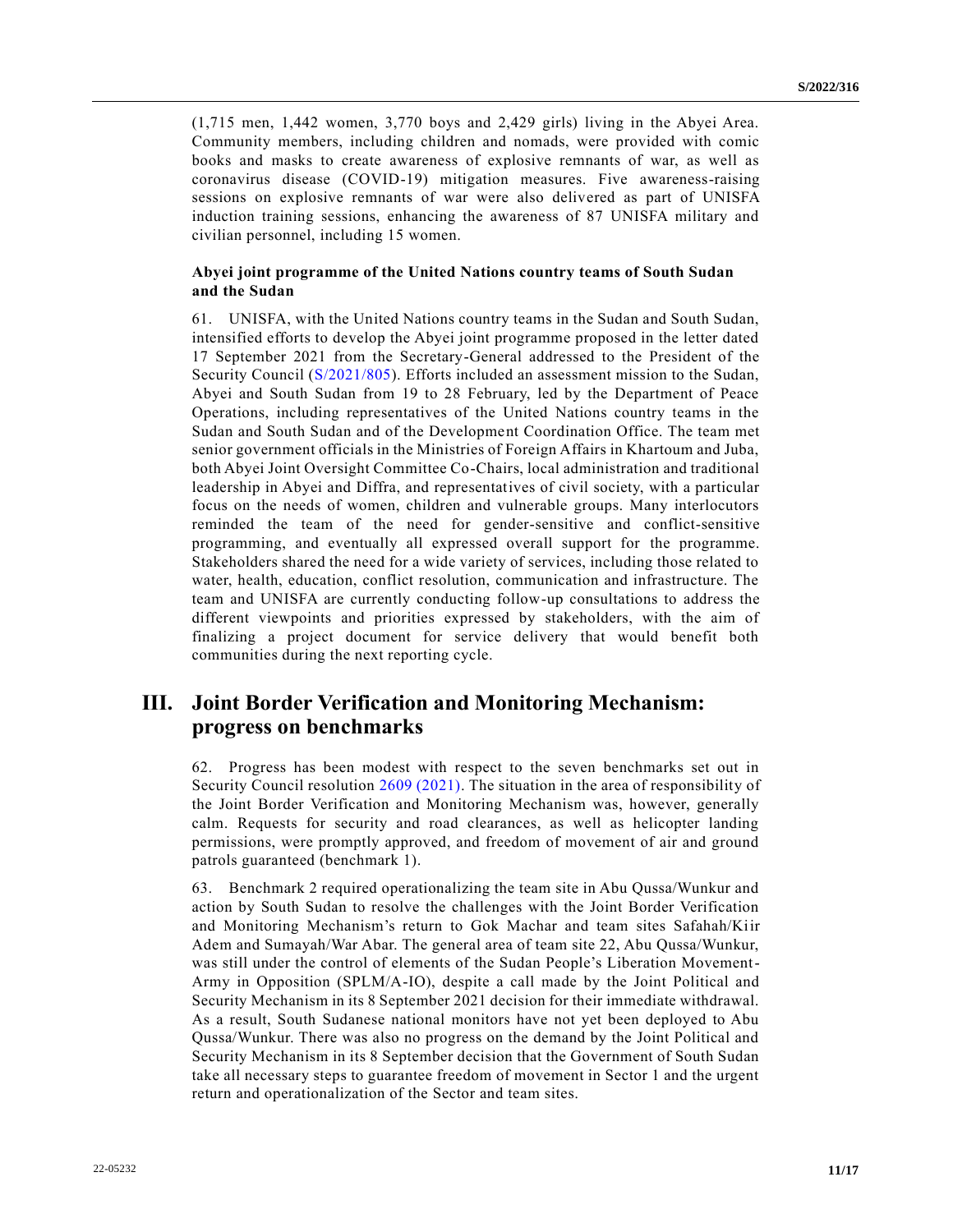64. There was also a lack of progress on benchmark 3, regarding the Joint Political and Security Mechanism's decision of 8 September to hold its next meeting in Khartoum in the second half of January 2022. No meeting was held and the Joint Border Verification and Monitoring Mechanism did not receive any communication from the parties or the African Union regarding the matter.

65. Regarding benchmark 4, the Joint Political and Security Mechanism, in its 8 September decision, urged the parties to redeploy their forces outside the safe demilitarized border zone by 31 December 2021. It also requested UNISFA and the Joint Border Verification and Monitoring Mechanism to verify the troop redeployment and report back during the next meeting of the Joint Political and Security Mechanism. Since its withdrawal from team sites 11 (Safahah/Kiir Adem) and 12 (Sumayah/War Abar) in September 2021 and from Gok Machar in October 2021, the Joint Border Verification and Monitoring Mechanism has been unable to verify the presence of South Sudan People's Defence Forces in the 14-Mile Area. Regular verifications conducted by the Joint Border Verification and Monitoring Mechanism indicated that SPLM/A-IO was still in control of Abu Qussa/Wunkur.

66. Concerning benchmark 5, and in accordance with the Joint Political and Security Mechanism decision of 8 September, monitoring and verification by the Joint Border Verification and Monitoring Mechanism confirmed the operations and functioning of four border crossing corridors, including Kosti–Renk, Bentiu–Higlig, Meiram–Aweil and Buram–Raja. These border crossing corridors were opened to traffic and are used by United Nations entities, the civilian population and commercial trucks from both the Sudan and South Sudan. Six other border crossing corridors remain to be opened.

67. Benchmark 6 was not met, as no border demarcation activities or border-related meetings were held during the reporting period.

68. Benchmark 7 required the parties to maintain deployment of national monitors to participate in Joint Border Verification and Monitoring Mechanism operational activities. Both the Sudan and South Sudan maintained deployment of national monitors in Tishwin. However, South Sudan is yet to deploy its national monitors in Abu Qussa/Wunkur due to the presence of SPLM/A-IO in the general area.

# **IV. Administrative aspects and mission support**

69. As at 11 April 2022, the number of civilian staff stood at 156 international staff, 36 United Nations Volunteers and 83 national staff, against an authorized total of 176 international staff and 90 national staff. Women accounted for 21 per cent of the civilian component.

70. In line with the Secretary-General's directive, UNISFA continues to maintain efforts to increase the number of women serving in the mission. Additionally, the mission has developed a gender implementation plan and workplan for 2021–2023 focused on increasing the recruitment and retention of female personnel.

71. As at 12 April, UNISFA had 1,623 Force personnel, comprising 131 women and 1,492 men (1,483 troops, 69 staff officers and 71 military observers). The Joint Border Verification and Monitoring Mechanism stood at 306 personnel, comprising 10 women and 296 men (280 troops, 12 staff officers and 14 military observers). Women represented 8 per cent of all military peacekeepers.

72. The police component strength stood at 45 officers, including 16 women, against an authorized total of 640 police personnel (148 individual police officers and 492 formed police unit personnel). This low rate of deployment is due to the non-issuance of visas, in particular to formed police unit personnel.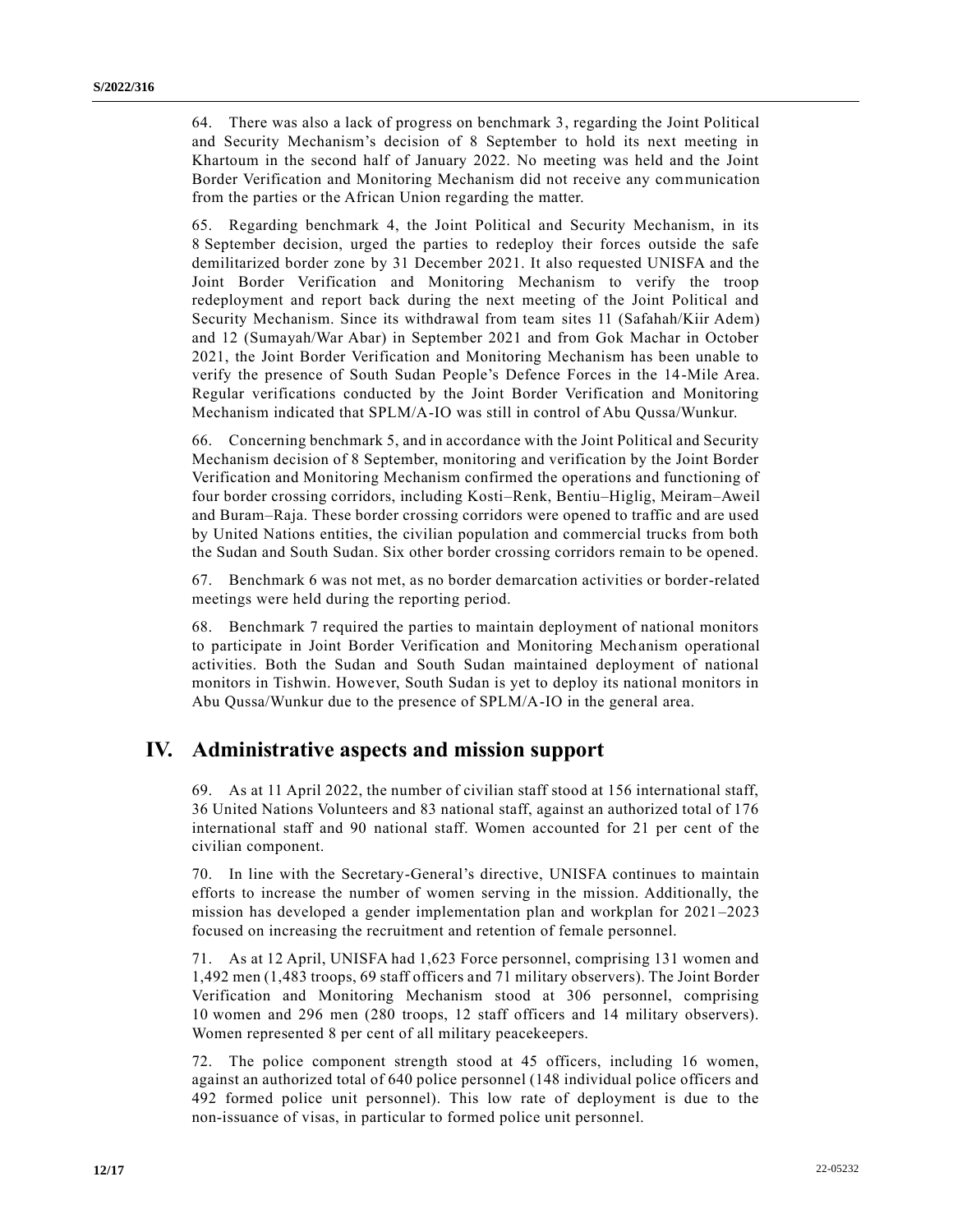73. During the reporting period, the Government of the Sudan issued 1,383 visas for UNISFA personnel. Currently, 605 visas remain pending (30 for civilian staff, 422 for military personnel, 86 for contractors, 66 for United Nations police and 1 for a consultant).

74. The Field Technology Service deployed seven communication shelters for troops in the Banton and Todach team sites. The Service provided 14 updated topographical maps complementing the field surveys regularly done for the Abyei box to support Force mobility.

75. During the reporting period, a UNISFA transition task force was established to plan and oversee the reconfiguration of the UNISFA military component. In this context, several infrastructure and maintenance activities were performed and are ongoing in the mission area to ensure adequate facilities for incoming and outgoing troops. Due to increased operations related to the reconfiguration, additional staff were requested through the surge capacity framework. To ensure an adequate presence of operational troops on the ground at all times, it was decided to airlift the contingent-owned equipment required for the rapid operationalization of incoming troops.

76. UNISFA company operating bases remained deployed at Diffra, Goli and Todach (Sector North); Dokura/Rumajak, Noong and Abyei (Sector Centre); and Marial Achak, Athony, Banton, Tejalei and Agok (Sector South). Temporary operating bases for the dry season deployment were established at Dokura 2 and Dungoup (Sector Centre); Rumamier and Leu (Sector South); and Um Khariet (Sector North). The Joint Border Verification and Monitoring Mechanism headquarters in Kadugli, Sudan, currently has two team sites, in Tishwin and Abu Qussa/Wunkur.

77. Completed infrastructure projects in support of troop rotation, which incorporated environmental considerations, included temporary camps in Banton and Kadugli, and the construction of new troop accommodations in Todach and Dokura/Rumajak. Construction of waste management yards and generator platforms with oil and water separators were completed in Athony, Dokura/Rumajak and Todach.

78. Continued shortages of laterite, sand, gravel and other materials, and delayed road clearances for contractors from the Government of the Sudan, led to the suspension of essential infrastructure works, including those in support of Force mobility projects. The mission also faced a lack of efficient supervision of construction projects due to the non-issuance by the Government of the Sudan of visas for related consultants and delays in implementing critical projects due to strikes by the staff of local contractors in Abyei.

79. On 24 December, the mission acquired the services of an aircraft under standby contract to fill the operational gap as it awaited finalization of positioning of a third fixed-wing aircraft under long-term air charter arrangement, which is still pending technical evaluation.

80. Following the two military helicopter accidents in February and May 2019 and the subsequent suspension of their operations and repatriation of the associated contingent, the mission operated without military helicopters until 17 November 2021, when two Chinese military helicopters were reassigned from UNAMID. One helicopter has not been operational since arrival pending a gearbox replacement. In support of the force reconfiguration, the Aviation Unit has requested two Mi-8 helicopters and the services of Mi-26 helicopters and IL76/C-130 aircraft to augment the current aviation fleet. The two additional Mi-8 helicopters have already arrived and started operations. The mission will also receive Mi-26 support from the United Nations Mission in South Sudan on a cost reimbursement basis.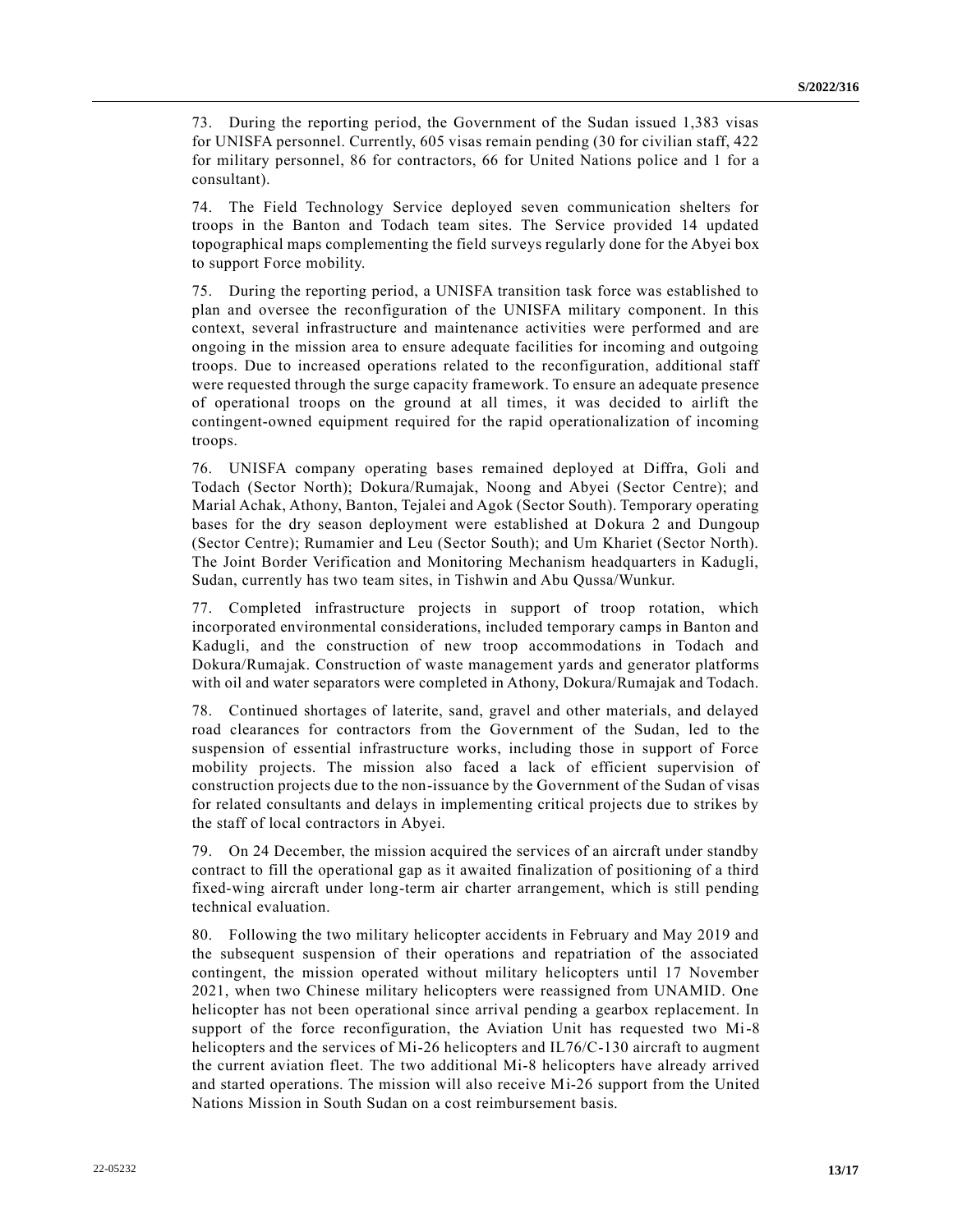#### **Culture of performance**

81. UNISFA moved forward with its "smart camp" project, aimed at enabling automation and remote control of various processes in the camp. The project established proofs of concept on: (a) remote monitoring of the level of the reservoir containing treated water and recycling it for uses such as dust control, oxidation of vegetation and general use for ablutions; (b) wireless-based environmental sensors used to measure temperature, humidity, smoke, heat and other metrics designed to monitor and provide alarms to technicians to take corrective action; and (c) digital twin mapping using unmanned aerial vehicles. These automations improved resource management by allowing technicians to focus on other urgent tasks. The "smart camp" project is being piloted in the Dokura/Rumajak team site. Upon its successful completion, it will be replicated in all UNISFA team sites.

82. The mission continued to implement the enterprise risk management framework, including an update of the risk register allowing it to assign the required priority to mitigating actions. Additionally, with regard to overall accountability, the mission prepared an action plan to address the deficiencies identified from the internal control assessment exercise following the signing of the 2021 internal controls assurance statement.

### **Response to the coronavirus disease pandemic**

83. Since the UNISFA COVID-19 task force charted a contingency plan and a medical plan to respond to the pandemic, UNISFA leadership has been strictly overseeing the implementation of preventive measures. Since the beginning of 2021, UNISFA has detected a total of 296 positive cases. From the end of December 2021 to early February 2022, the mission experienced a second surge of COVID-19, following the first surge in August 2021. The mission carried out five medical evacuations of severe and critical cases of COVID-19 for treatment outside the mission area: three civilians were taken to Nairobi and two uniformed personn el were taken to Addis Ababa. One of the uniformed personnel, a staff officer, passed away in Addis Ababa in January 2022.

84. A booster vaccination campaign was launched by the mission on 24 January for all UNISFA personnel, including all contractors. This campaign is also providing vaccination to those who missed the primary series of vaccination in 2021 or were partially vaccinated. So far, more than 3,500 booster doses have been provided. All COVID-19 preventive measures are in place. UNISFA monitors global trends related to the disease and will be guided by the directives of United Nations Headquarters and the World Health Organization on the way forward.

### **Conduct and discipline**

85. There were no allegations of sexual exploitation and abuse during the reporting period. Sensitization and awareness-raising were expanded through the training of four United Nations police staff in 2021 and 46 military staff and 5 United Nations police in 2022 as trainers to roll out Conduct and Discipline Unit induction.

86. Induction and refresher training sessions were provided in February and March for 117 civilian, military and United Nations police personnel, including 23 women.

## **V. Financial aspects**

87. By its resolution [2609 \(2021\)](https://undocs.org/en/S/RES/2609(2021)) of 15 December 2021, the Security Council extended the mandate of UNISFA until 15 May 2022.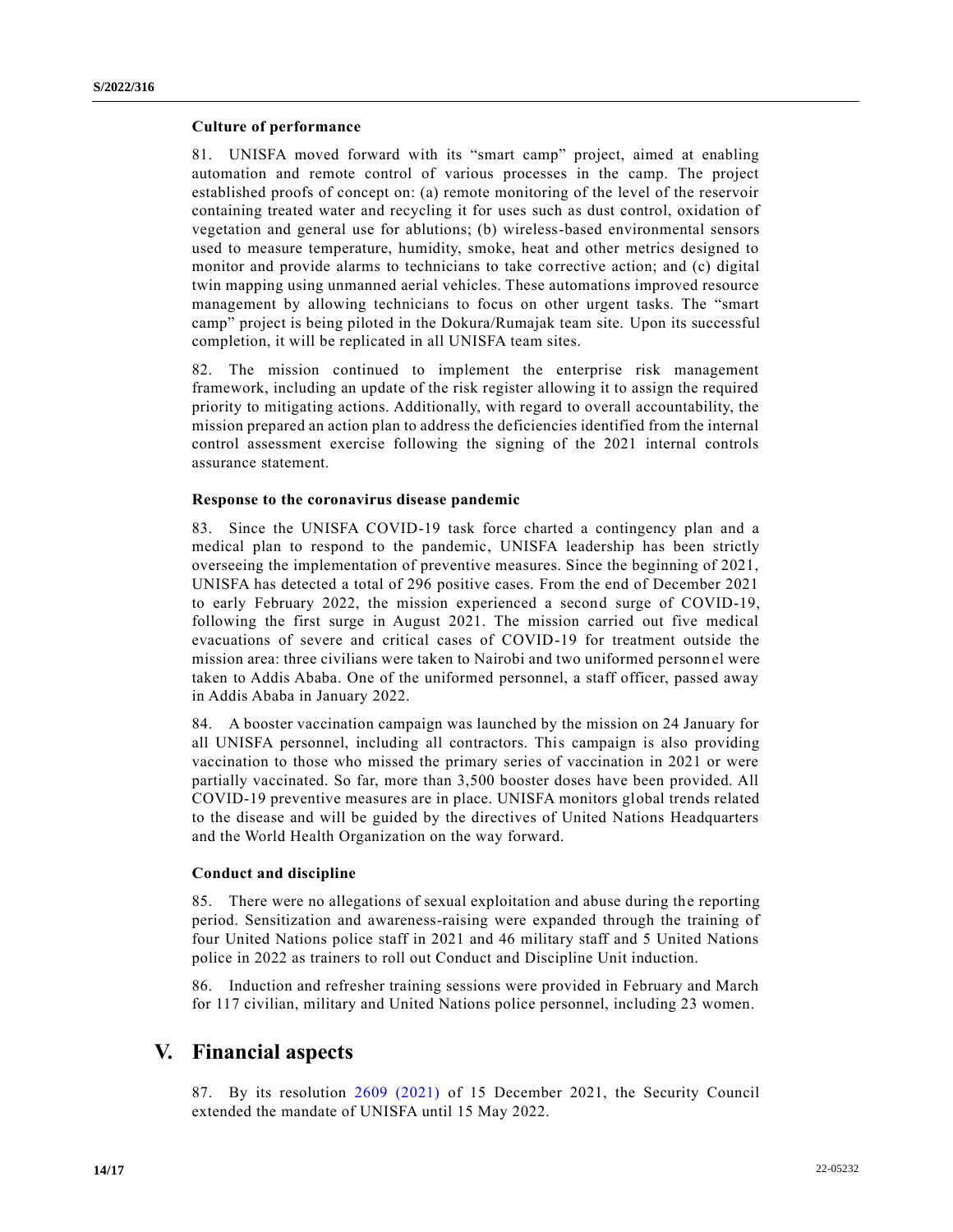88. The General Assembly, by its resolution [75/297](https://undocs.org/en/A/RES/75/297) of 30 June 2021, appropriated the amount of \$260.4 million for the maintenance of the Force for the period from 1 July 2021 to 30 June 2022. Should the Security Council decide to extend the mandate of UNISFA beyond 15 May 2022, the cost of maintaining the mission would be limited to the amounts approved by the General Assembly.

89. As at 11 March 2022, unpaid assessed contributions to the special account for UNISFA amounted to \$81.3 million. The total outstanding assessed contributions for all peacekeeping operations as at that date amounted to \$2,683.0 million.

90. Reimbursement of troop costs and of the costs of contingent-owned major equipment and self-sustainment are in the process of being paid for the period up to 31 December 2021, in accordance with the quarterly payment schedule.

# **VI. Observations and recommendations**

91. The 25 October coup in the Sudan, as well as recent political challenges in South Sudan, have led the parties to focus their attention on domestic politics. Nevertheless, talks between the parties should remain a priority. Building on past achievements, including the warming of relations between the Sudan and South Sudan, both parties should rapidly agree on a process and timeline for a political settlement on Abyei.

92. I welcome the meeting of the Joint Political and Security Mechanism and the Joint Border Commission in Juba on 21 October 2021. However, I regret that the implementation of many of the previous decisions of that body remain pending. I am concerned that, despite the clear direction expressed by the Mechanism, the parties were unable to organize a meeting of the Abyei Joint Oversight Committee during the reporting period. The Committee has not convened since November 2017.

93. I regret that, during the reporting period, UNISFA support to the Joint Border Verification and Monitoring Mechanism continued to face challenges in the implementation of its mandate. I reiterate my strong call on South Sudan to address the situation as a matter of urgency and to allow the immediate reoperationalization of the Mechanism's Sector 1 Headquarters in Gok Machar, South Sudan, and its team sites 11 (Safahah/Kiir Adem) and 12 (Sumayah/War Abar).

94. I welcome the issuance of visas to two human rights officers to conduct a longoverdue human rights assessment in Abyei and urge the Sudanese and South Sudanese authorities to permit the deployment of human rights expertise to UNISFA, in accordance with the relevant Security Council resolutions. I remain concerned that no progress has been made regarding the operationalization of the Athony airstrip and the issuance of visas for the three formed police units and additional 66 individual police officers.

95. I am deeply concerned about the recent violence and ongoing tensions between communities in Abyei. While I welcome the communities' efforts to reconvene the joint peace conference of the traditional leaders of the communities, it is regrettable that differences regarding the composition of the delegations prevented the conference from taking place in late February as planned. UNISFA will continue to engage with all community stakeholders, including women and young people, to ensure the holding of effective and inclusive peace talks, as well as to promote the right to equal participation.

96. The outbreak of violence between the Ngok Dinka and Twic Dinka communities in the Agok area in February and March, and its spillover towards Abyei town, is of great concern. I welcome the efforts under way by the Government of South Sudan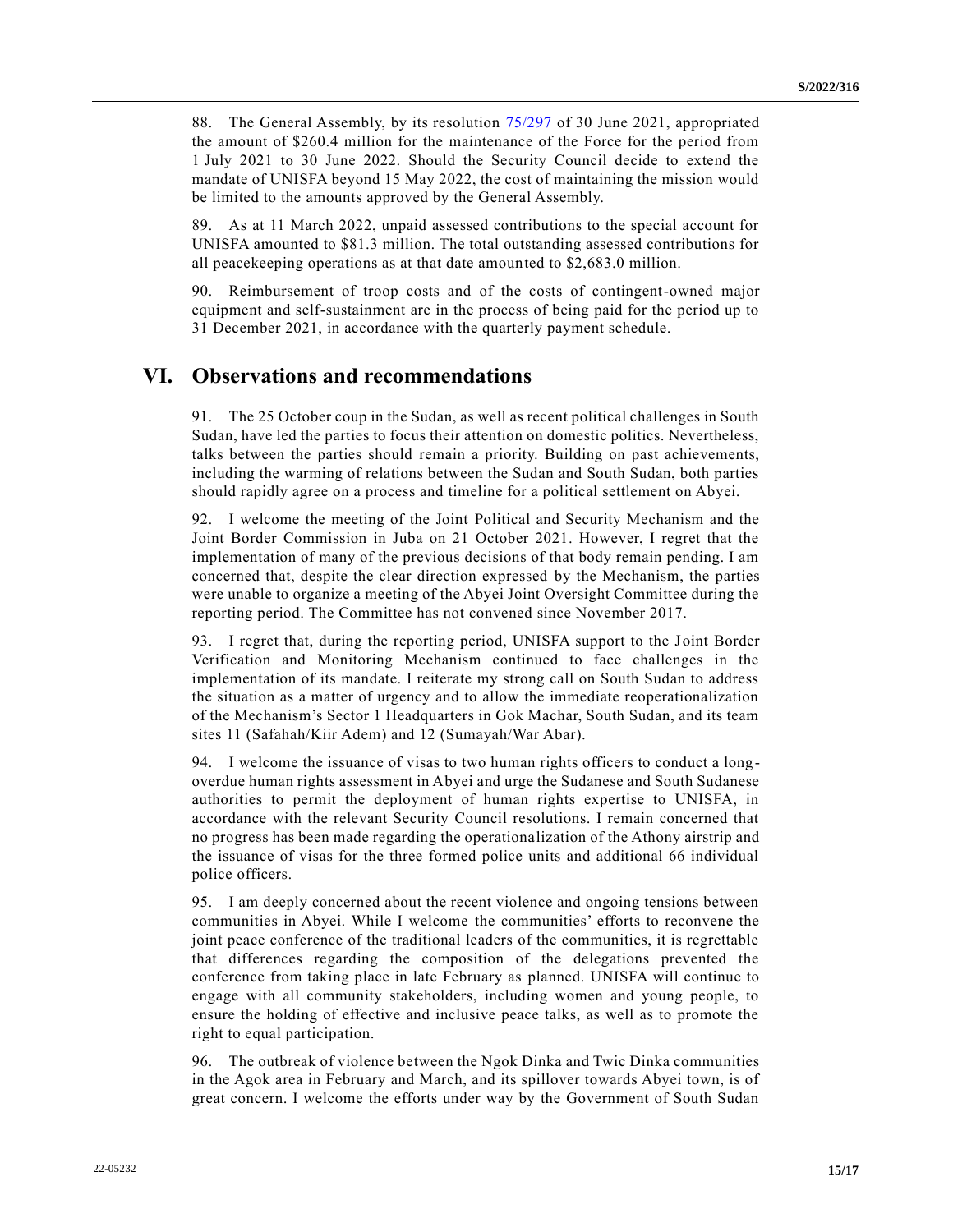to calm tensions and urge the leaders of the affected communities to intensify their efforts to resolve their differences through dialogue.

97. I am deeply concerned by the two armed attacks against UNISFA in early March. These acts of violence pose a major challenge to United Nations operations, and I call on the relevant authorities, consistent with their obligations under the status-of-forces agreement, to investigate the two incidents as a matter of priority. I am also concerned by the repeated restrictions on the freedom of movement of UNISFA during the reporting period, which affect the mission's ability to fully implement its mandate.

98. I encourage the African Union to intensify its mediation efforts, including through possible support to the parties in resuming the meetings of the Abyei Join t Oversight Committee. The United Nations stands ready to support the organization of such meetings. I echo an earlier request of the African Union Peace and Security Council that the African Union Commission and the African Union High-level Implementation Panel develop modalities for releasing the report on the killing of the Ngok Dinka Paramount Chief, Kuol Deng Kuol, in 2013.

99. I wish to thank the Sudan, South Sudan and the troop-contributing countries for their support and collaboration in the reconfiguration of the UNISFA military component. I also thank the Government of Ethiopia for its support to UNISFA over the past years. As the end of the dry season approaches and we near the completion of the reconfiguration, I urge all stakeholders to redouble their efforts to enable the remaining movement of personnel and equipment.

100. I thank the Governments of the Sudan and South Sudan, as well as local leaders and community members in Abyei, for their constructive engagement with the United Nations team developing the Abyei joint programme by the two United Nations country teams. Development and peacebuilding remain key priorities for Abyei, and I look forward to the implementation of the programme to the benefit of both communities, in particular women, children and vulnerable groups.

101. As the Security Council considers the renewal of the mandate of UNISFA, in conjunction with the recommendations of the strategic review submitted to the Council on 17 September 2021, I recommend an extension of the mission's mandate by six months.

102. I thank the outgoing acting Head of Mission/Force Commander of UNISFA, Major General Kefyalew Amde Tessema, for his leadership, and welcome the new acting Head of Mission/Force Commander of UNISFA, Major General Benjamin Olufemi Sawyerr. I also commend my outgoing Special Envoy for the Horn of Africa, Parfait Onanga-Anyanga, and the African Union, including the African Union Highlevel Implementation Panel, for their active engagement in support of the stabilization of the Abyei Area.

103. I also take this opportunity to thank all UNISFA personnel for their tireless efforts to maintain peace and security, often under very difficult conditions.